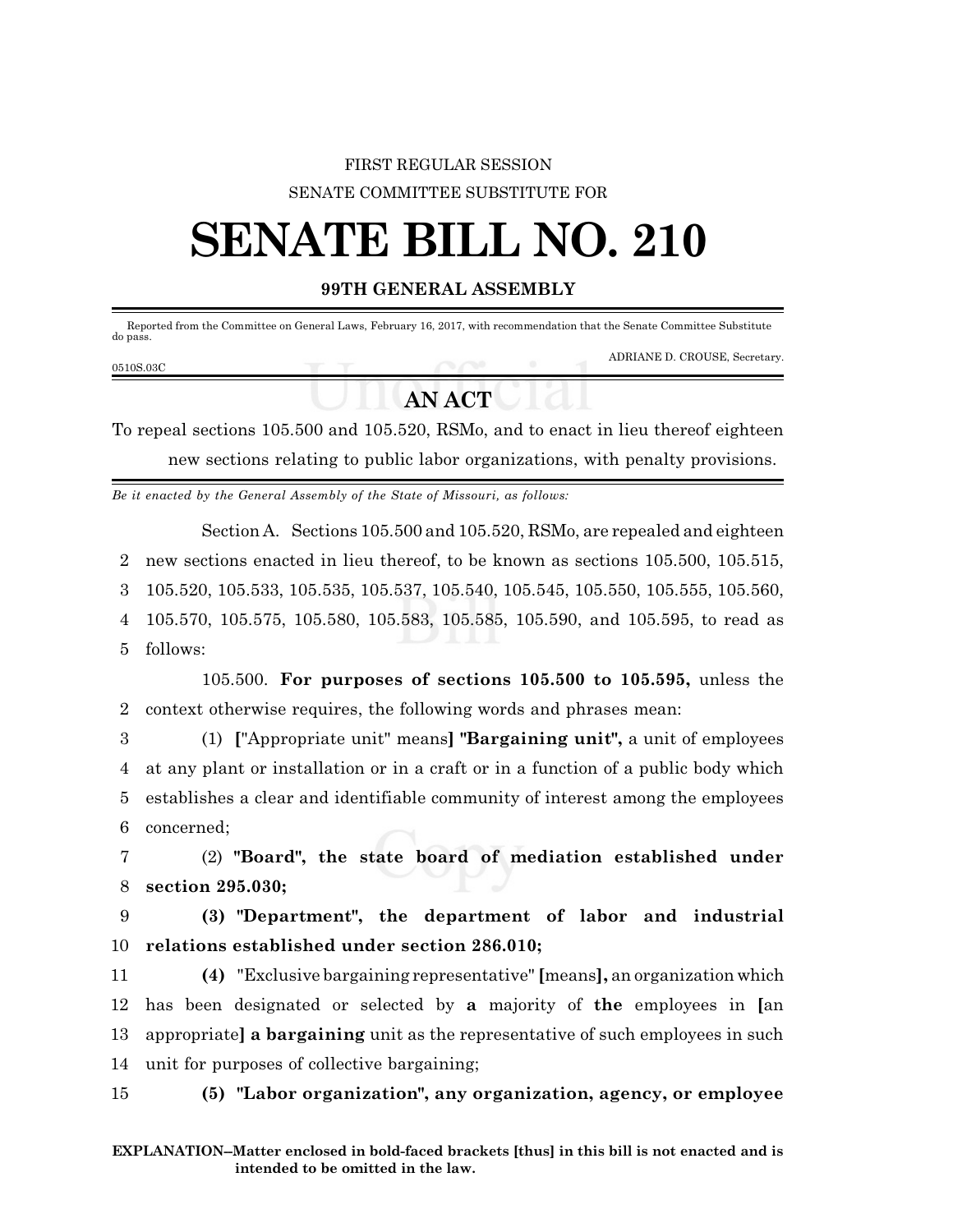**representation committee or plan, in which employees participate and which exists for the purpose, in whole or in part, of dealing with a public body or public bodies concerning collective bargaining, grievances, labor disputes, wages, rates of pay, hour of employment, or conditions of work;**

 **[**(3)**] (6)** "Public body" **[**means**],** the state of Missouri, or any officer, agency, department, bureau, division, board or commission of the state, or any other political subdivision of or within the state.

**105.515. The provisions of sections 105.520 to 105.595 shall apply to all public employees, labor organizations, and labor agreements between a labor organization and a public body, whether collective bargaining rights are granted to such entities in section 105.510 or by judicial decision.**

105.520. Whenever such proposals are presented by the exclusive bargaining representative to a public body, the public body or its designated representative or representatives shall meet, confer and discuss such proposals relative to salaries and other conditions of employment of the employees of the public body with the labor organization which is the exclusive bargaining representative of its employees in a **bargaining** unit appropriate. Upon the completion of discussions, the results shall be reduced to writing and be presented to the appropriate administrative, legislative or other governing body in the form of an ordinance, resolution, bill or other form required for adoption, modification or rejection.

**105.533. 1. Every labor organization shall adopt a constitution and bylaws and shall file a copy thereof with the department, together with a report, signed by its president and secretary or corresponding principal officers, containing the following information:**

 **(1) The name of the labor organization, its mailing address, and any other address at which it maintains its principal office or at which it keeps the records referred to in sections 105.533 to 105.560;**

**(2) The name and title of each of its officers;**

 **(3) The initiation fee or fees required from a new or transferred member and fees for work permits required by the reporting labor organization;**

 **(4) The regular dues or fees or other periodic payments required to remain a member of the labor organization, as well as agency fees or**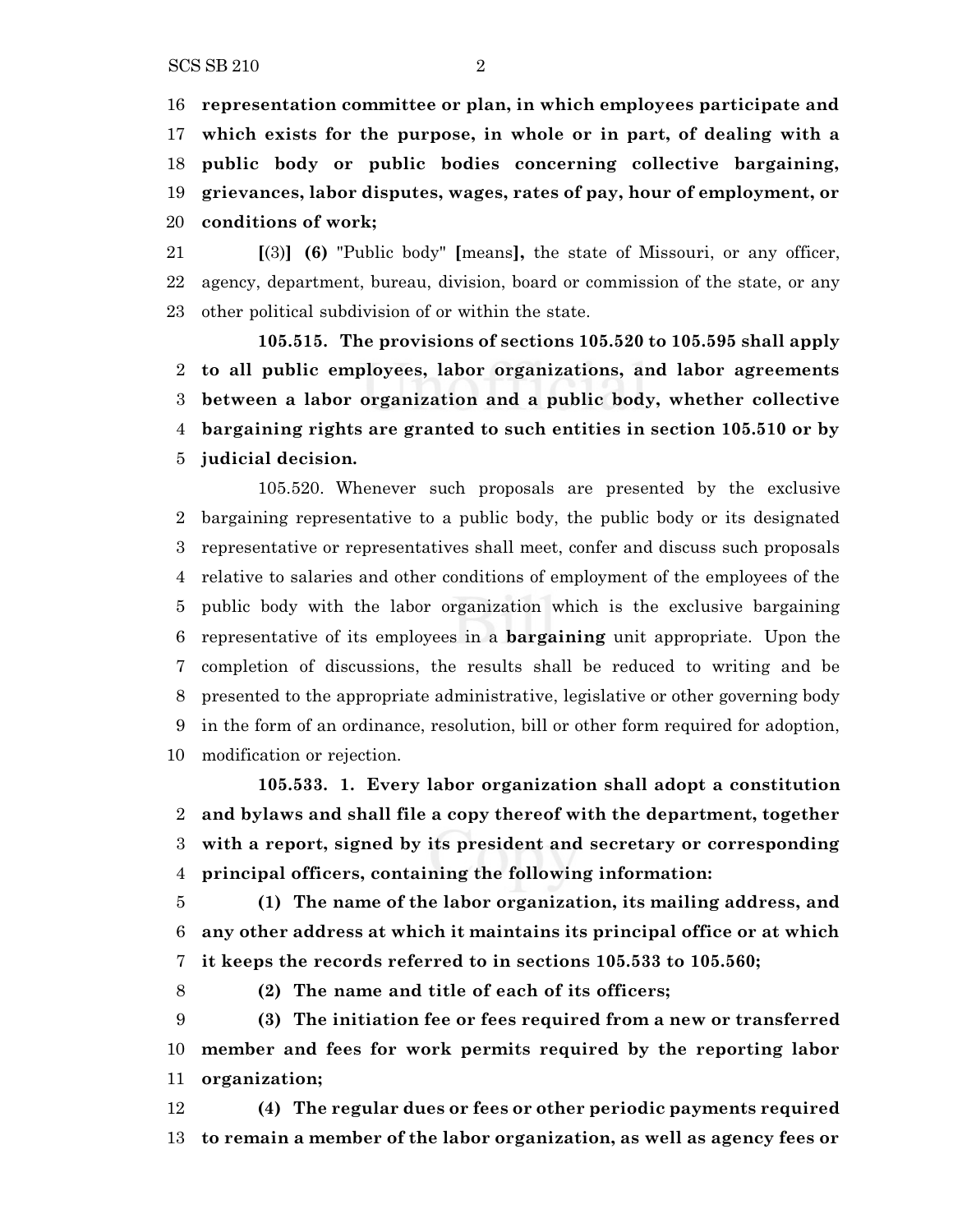**any other fees required for nonmembers, if any; and**

 **(5) Detailed statements, or references to specific provisions of documents filed under this subsection which contain such statements, showing the provisions made and procedures followed with respect to each of the following:**

**(a) Qualifications for or restrictions on membership;**

**(b) Levying of assessments;**

**(c) Participation in insurance or other benefit plans;**

 **(d) Authorization for disbursement of funds of the labor organization;**

**(e) Audit of financial transactions of the labor organization;**

**(f) The calling of regular and special meetings;**

 **(g) The selection of officers and stewards and of any representatives to other bodies composed of labor organizations' representatives, with a specific statement of the manner in which each officer was elected, appointed, or otherwise selected;**

 **(h) Discipline or removal of officers or agents for breaches of their trust;**

 **(i) Imposition of fines, suspensions, and expulsions of members, including the grounds for such action and any provision made for notice, hearing, judgment on the evidence, and appeal procedures;**

**(j) Authorization for bargaining demands;**

**(k) Ratification of contract terms; and**

**(l) Issuance of work permits.**

 **Any change in the information required by this subsection shall be reported to the department at the time the reporting labor organization files with the department the annual financial report required by subsection 2 of this section.**

 **2. Every labor organization shall file annually with the department a financial report signed by its president and treasurer or corresponding principal officers containing the following information in such detail as may be necessary to accurately disclose its financial condition and operations for its preceding fiscal year:**

 **(1) Assets and liabilities at the beginning and end of the fiscal year;**

**(2) Receipts of any kind and the sources thereof;**

**(3) Salary, allowances, and other direct or indirect**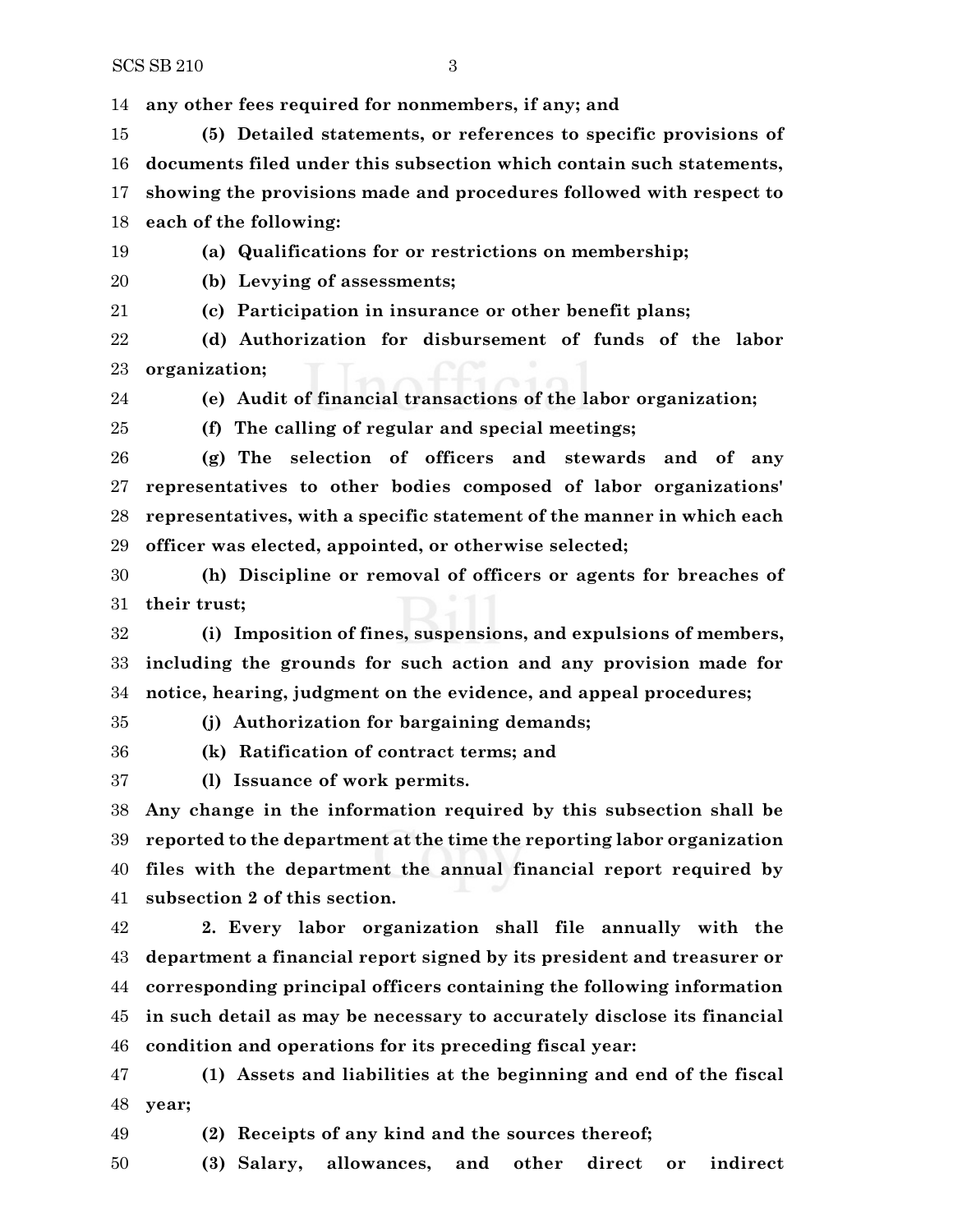**disbursements, including reimbursed expenses, to each officer and employee who, during such fiscal year, received more than ten thousand dollars in the aggregate from such labor organization and any other labor organization affiliated with it or with which it is affiliated, or which is affiliated with the same national or international labor organization;**

 **(4) Direct and indirect loans made to any officer, employee, or member, which aggregated more than two hundred fifty dollars during the fiscal year, together with a statement of the purpose, security, if any, and arrangements for repayment;**

 **(5) Direct and indirect loans to any business enterprise, together with a statement of the purpose, security, if any, and arrangements for repayment;**

 **(6) An itemization schedule that discloses the name and address, purpose, date, amount, and type or classification of the total amount spent by the labor organization for:**

**(a) Contract negotiation and administration;**

**(b) Organizing activities;**

**(c) Litigation, specifying the matters and cases involved;**

**(d) Public relations activities;**

**(e) Political activities;**

 **(f) Activities attempting to influence the passage or defeat of federal, state, or local legislation or the content or enforcement of federal, state, or local regulations or policies;**

**(g) Voter education and issue advocacy activities;**

 **(h) Training activities for each officer of the local bargaining representative or labor organization support staff;**

 **(i) Conference, convention, and travel activities engaged in by the labor organization; and**

**(j) Labor organization administration;**

 **(7) The percentage of the employee labor organization's total expenditures that were spent for each of the activities described in paragraphs (a) to (j) of subdivision (6) of this subsection;**

 **(8) The names, addresses, and activities of any law firms, public relations firms, or lobbyists whose services are used by the labor organization for any activity described in paragraphs (a) to (j) of subdivision (6) of this subsection;**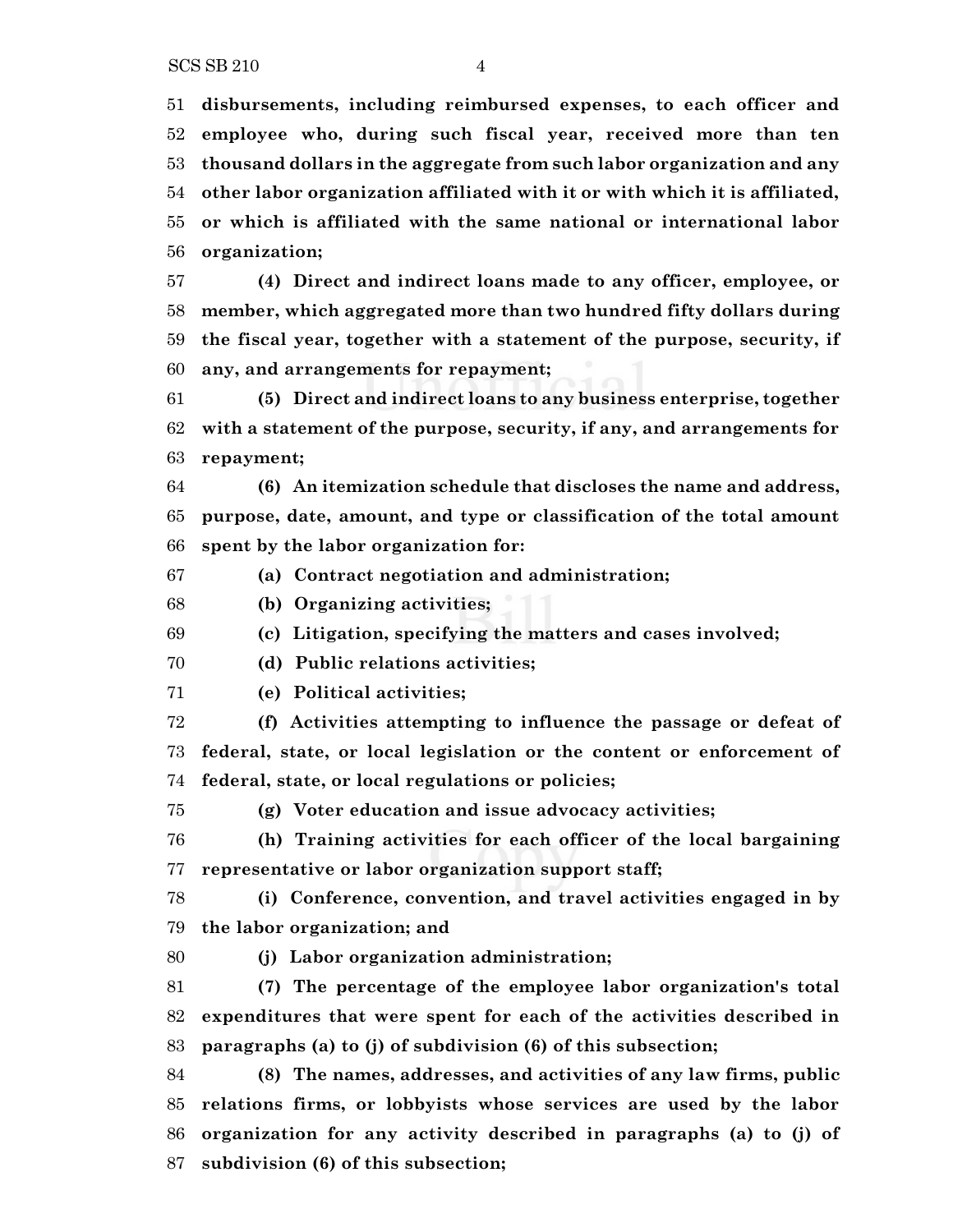**(9) A list of political candidates, political organizations, charitable organizations, non-profit organizations and community organizations to which the labor organization contributed financial or in-kind assistance and the dollar amount of such assistance;**

 **(10) The name and address of any political action committees with which the labor organization is affiliated or to whom it provides contributions, the total amount of contributions to such committees, the candidates or causes to which such committees provided any financial assistance, and the amount provided to each such candidate or cause;**

 **(11) Other disbursements made by it including the purposes thereof, all in such categories as the department may prescribe.**

 **3. Every labor organization shall submit the report required by subsection 2 of this section in an electronic, readily and easily accessible format and shall make available the information required to be contained in such report to all of its members. Every such labor organization and its officers shall be under a duty enforceable at the suit of any member of such organization in the county where the violation occurred to permit such member for just cause to examine any books, records, and accounts necessary to verify such report. The court in such action may, in its discretion, in addition to any judgment awarded to the plaintiff or plaintiffs, allow a reasonable attorney's fee to be paid by the defendant, and costs of the action.**

 **4. The department shall make each report filed under this section publicly available, online, in an electronic format.**

**105.535. 1. Every officer of a labor organization and every employee of a labor organization, other than an employee performing exclusively clerical or custodial services, shall file with the department a signed report listing and describing for his or her preceding fiscal year:**

 **(1) Any stock, bond, security, or other interest, legal or equitable, which such person or his or her spouse or minor child directly or indirectly held in, and any income or any other benefit with monetary value, including reimbursed expenses, which such person or his or her spouse or minor child derived directly or indirectly from, any public body whose employees such labor organization represents or is actively seeking to represent, except payments and other benefits received as a bona fide employee of such public body;**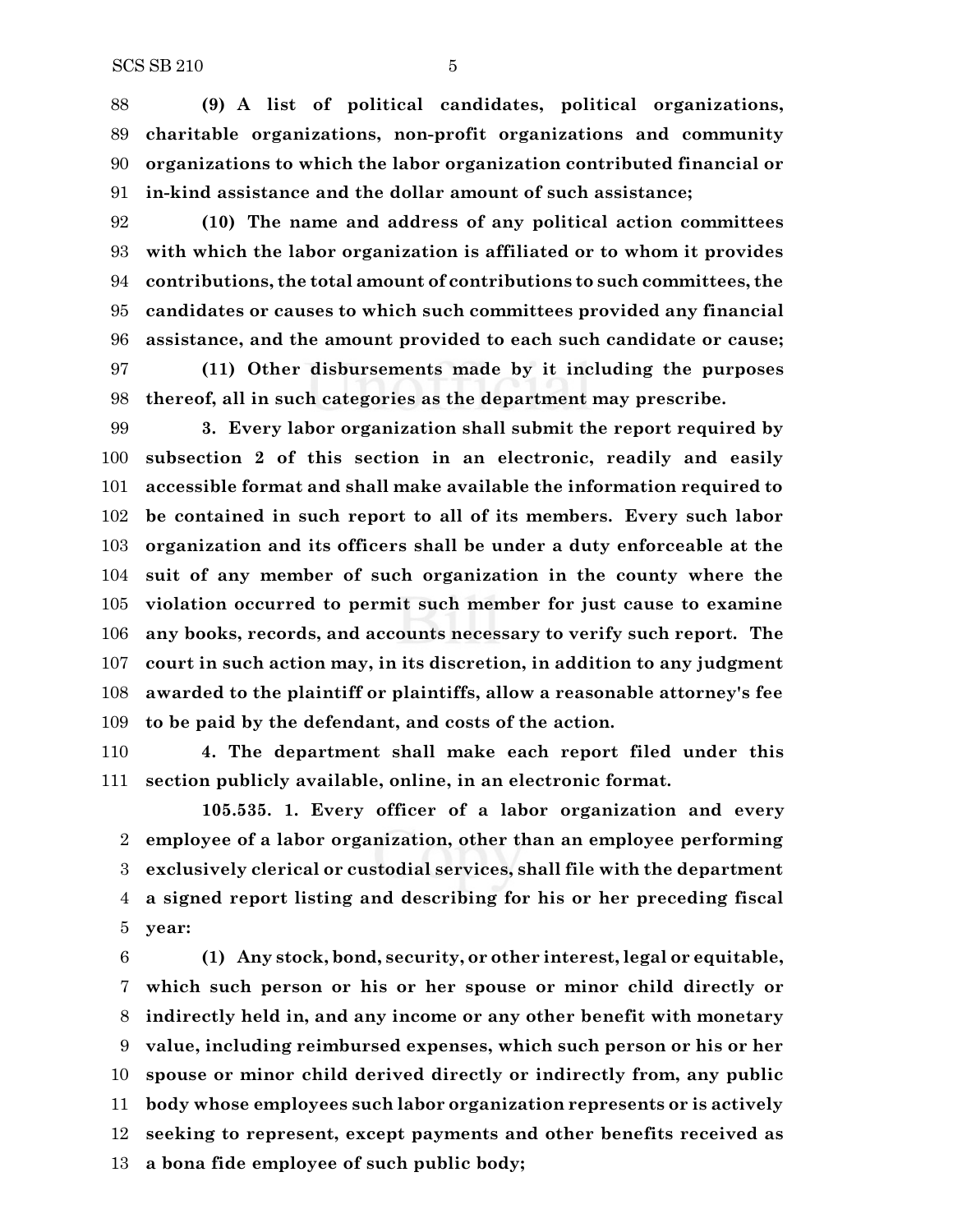**(2) Any transaction in which such person or his or her spouse or minor child engaged, directly or indirectly, involving any stock, bond, security, or loan to or from, or other legal or equitable interest in the business of a public body whose employees such labor organization represents or is actively seeking to represent;**

 **(3) Any stock, bond, security, or other interest, legal or equitable, which such person or his or her spouse or minor child directly or indirectly held in, and any income or any other benefit with monetary value, including reimbursed expenses, which such person or his or her spouse or minor child derived directly or indirectly from, any business a substantial part of which consists of buying from, selling or leasing to, or otherwise dealing with, the business of a public body whose employees such labor organization represents or is actively seeking to represent;**

 **(4) Any stock, bond, security, or other interest, legal or equitable, which such person or his or her spouse or minor child directly or indirectly held in, and any income or any other benefit with monetary value, including reimbursed expenses, which such person or his or her spouse or minor child derived directly or indirectly from, a business any part of which consists of buying from, or selling or leasing directly or indirectly to, or otherwise dealing with such labor organization;**

 **(5) Any direct or indirect business transaction or arrangement between such person or his or her spouse or minor child and any public body whose employees his organization represents or is actively seeking to represent, except work performed and payments and benefits received as a bona fide employee of such public body and except purchases and sales of goods or services in the regular course of business at prices generally available to any employee of such public body; and**

 **(6) Any payment of money or other thing of value, including reimbursed expenses, which such person or his or her spouse or minor child received directly or indirectly from any public body or any person who acts as a labor relations consultant to any public body.**

 **2. The provisions of subdivisions (1), (2), (3), (4), and (5) of subsection 1 of this section shall not be construed to require any such officer or employee to report his bona fide investments in securities traded on a securities exchange registered as a national securities**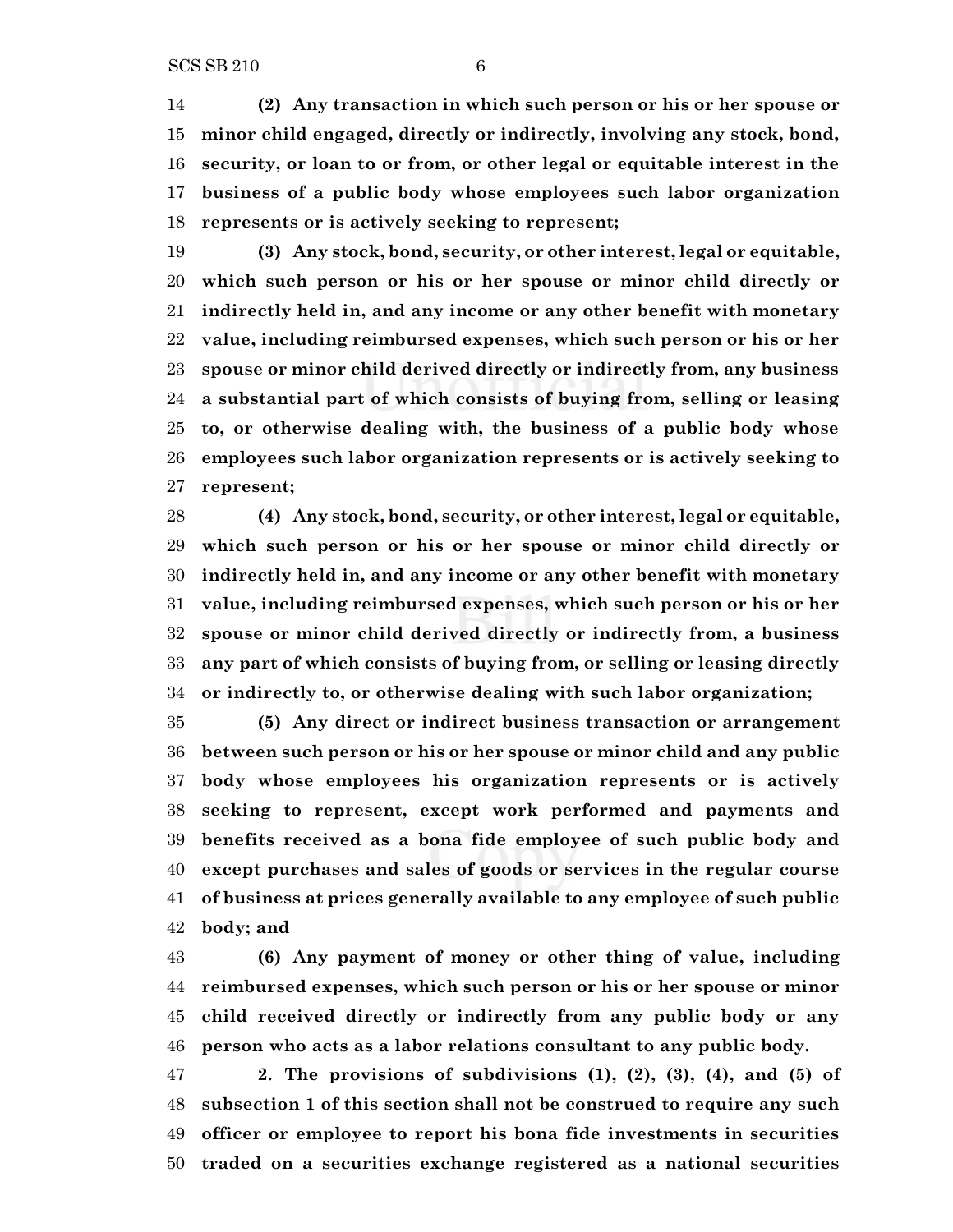**exchange under the Securities Exchange Act of 1934, in shares in an investment company registered under the Investment Company Act or in securities of a public utility holding company registered under the Public Utility Holding Company Act of 1935, or to report any income derived therefrom.**

 **3. Nothing contained in this section shall be construed to require any officer or employee of a labor organization to file a report under subdivision (1) of subsection 1 of this section unless such person or his or her spouse or minor child holds or has held an interest, has received income or any other benefit with monetary value or a loan, or has engaged in a transaction described therein.**

**105.537. Nothing contained in the provisions of sections 105.533 to 105.560 shall be construed to require an attorney who is a member in good standing of the bar of any state, to include in any report required to be filed under the provisions of sections 105.533 to 105.560 any information which was lawfully communicated to such attorney by any of his clients in the course of a legitimate attorney-client relationship.**

**105.540. 1. The contents of the reports and documents filed with the department under the provisions of sections 105.533 and 105.535 shall be considered a "public record" as that term is defined in section 610.010 and shall not be closed pursuant to section 610.021. The department may publish any information and data obtained under such sections. The department may use the information and data for statistical and research purposes, and compile and publish such studies, analyses, reports, and surveys based thereon as it may deem appropriate.**

 **2. The department shall by regulation make reasonable provision for the inspection and examination, on the request of any person, of the information and data contained in any report or other document filed with him pursuant to section 105.533 or 105.535.**

 **3. (1) The department shall by regulation provide for the furnishing of reports or other documents filed with the department under the provisions of sections 105.533 to 105.560, upon payment of a charge based upon the cost of the service.**

 **(2) The department shall make available without payment of a charge, or require any person to furnish, to such state agency as is**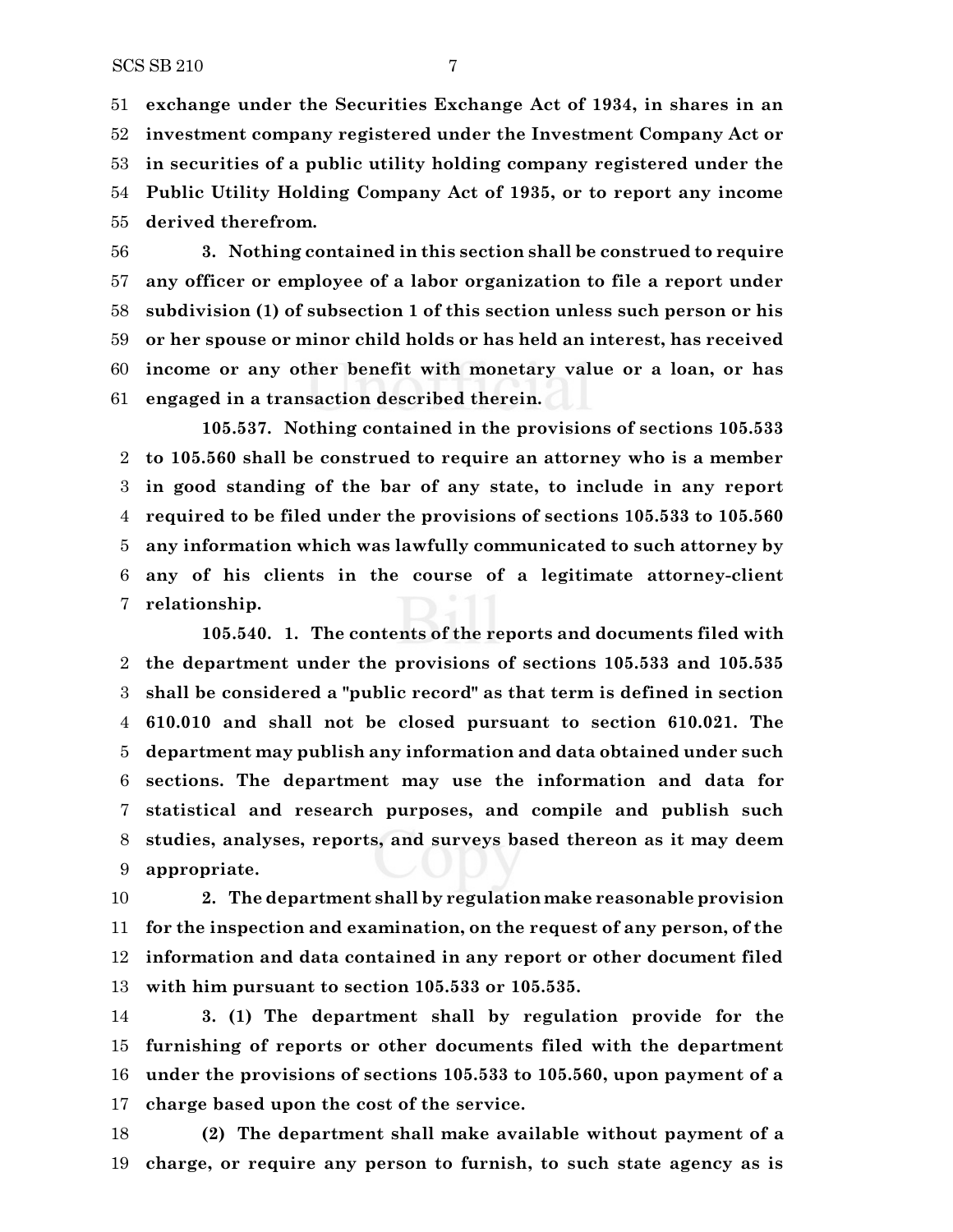**designated by law or by the governor of the state in which such person has his principal place of business or headquarters, upon request of the governor of such state, copies of any reports and documents filed by such person with the department under the provisions of sections 105.533 or 105.535, or of information and data contained therein.**

 **(3) All moneys received in payment of such charges fixed by the department pursuant to this subsection shall be deposited in the general revenue fund of the state.**

**105.545. Every person required to file any report under the provisions of sections 105.533 to 105.560 shall maintain records on the matters required to be reported which will provide in sufficient detail the necessary basic information and data from which the documents filed with the department may be verified, explained or clarified, and checked for accuracy and completeness, and shall include vouchers, worksheets, receipts, and applicable resolutions. Such records shall be kept available for examination for a period of not less than five years after the filing of the documents based on the information which they contain.**

**105.550. 1. Each labor organization shall file the initial report required under subsection 1 of section 105.533 within ninety days after the date on which it first becomes subject to the provisions of sections 105.533 to 105.560.**

 **2. Each person required to file a report under the provisions of sections 105.533 to 105.560 shall file such report within ninety days after the end of each of its fiscal years, except that where such person is subject for only a portion of such a fiscal year, whether because the date of enactment of the provisions of sections 105.533 to 105.560 occurs during such person's fiscal year or such person becomes subject to the provisions of sections 105.533 to 105.560 during its fiscal year, such person may consider that portion as the entire fiscal year in making such report.**

**105.555. 1. Any person who knowingly violates any provision of sections 105.533 to 105.560 shall be fined not more than ten thousand dollars or imprisoned for not more than one year, or both.**

 **2. Any person who makes a false statement or representation of a material fact, knowing it to be false, or who knowingly fails to disclose a material fact, in any document, report, or other information**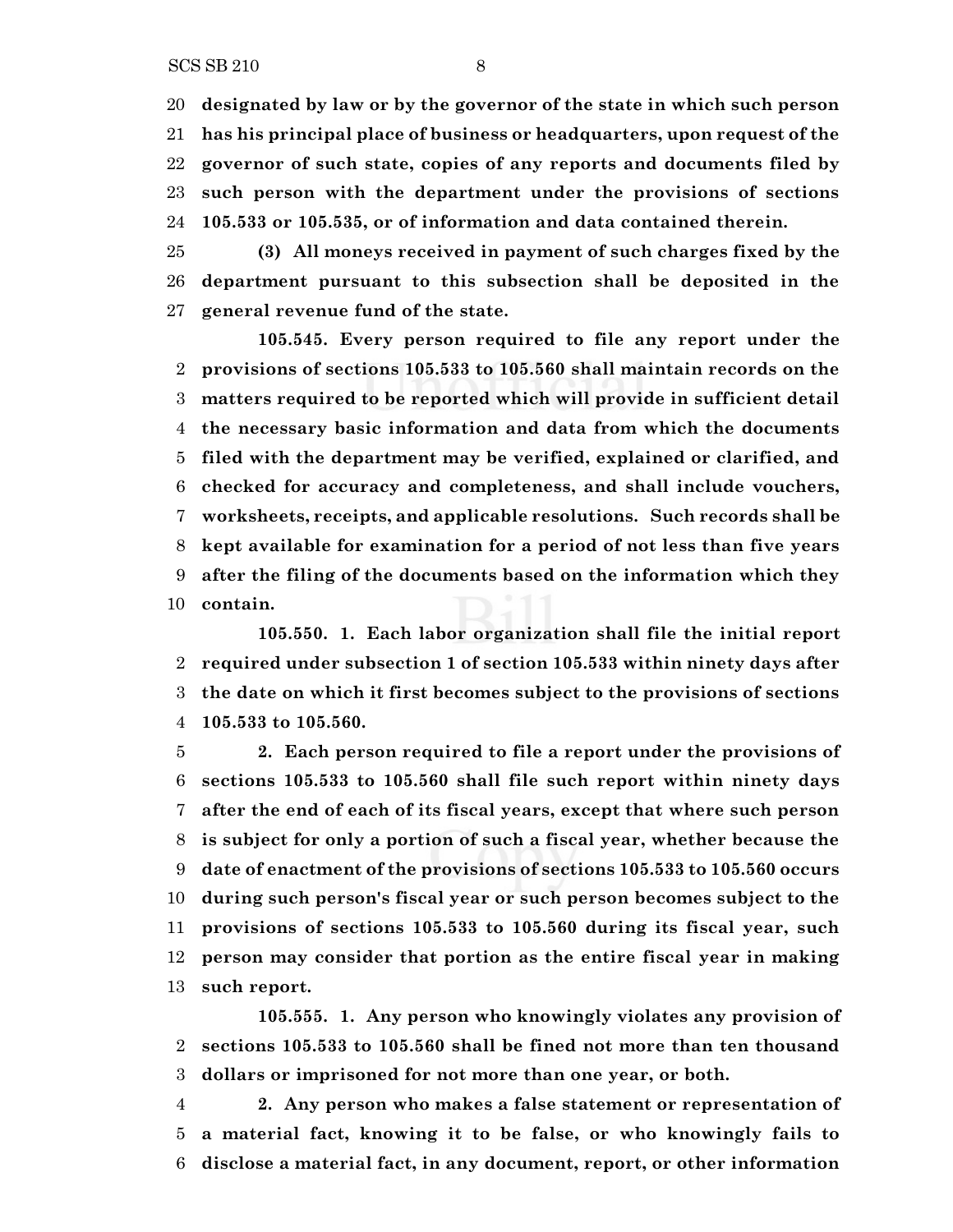**required under the provisions of sections 105.533 to 105.560 shall be**

 **fined not more than ten thousand dollars or imprisoned for not more than one year, or both.**

 **3. Any person who knowingly makes a false entry in or knowingly conceals, withholds, or destroys any books, records, reports, or statements required to be kept by any provision of sections 105.533 to 105.560 shall be fined not more than ten thousand dollars or imprisoned for not more than one year, or both.**

 **4. Each person required to sign reports under section 105.533 shall be personally responsible for the filing of such reports and for any statement contained therein which he or she knows to be false.**

**105.560. Whenever it shall appear that any labor organization or person has violated or is about to violate any of the provisions of sections 105.533 to 105.560, the department, a public body, or any person may bring a civil action for such relief, including injunctive relief, as may be appropriate. Any such action may be brought in the county where the violation occurred and damages and attorney's fees shall be awarded for the enforcement of this section.**

**105.570. 1. Supervisory employees shall not be included within the same bargaining unit as employees they supervise.**

 **2. The same labor organization shall not represent both non-supervisory and supervisory employees.**

 **3. For the purposes of this section, the term "supervisory employee" means anyone with supervisory status, managerial status, confidential status or any other status that would be a conflict of interest with the purpose of sections 105.570 to 105.595.**

**105.575. 1. Any labor organization wishing to represent employees shall present to the board cards containing the signatures of at least thirty percent of the employees in the bargaining unit, indicating that they wish to select the labor organization in question as their exclusive bargaining representative for the purpose of collective bargaining. Voluntary recognition by any public body shall be prohibited. Recognition may only be obtained by a labor organization through an election before the board.**

 **2. Upon receiving such cards, the board shall validate the signatures on the cards, and confirm that at least thirty percent of the employees in the bargaining unit have signed the cards. If the board**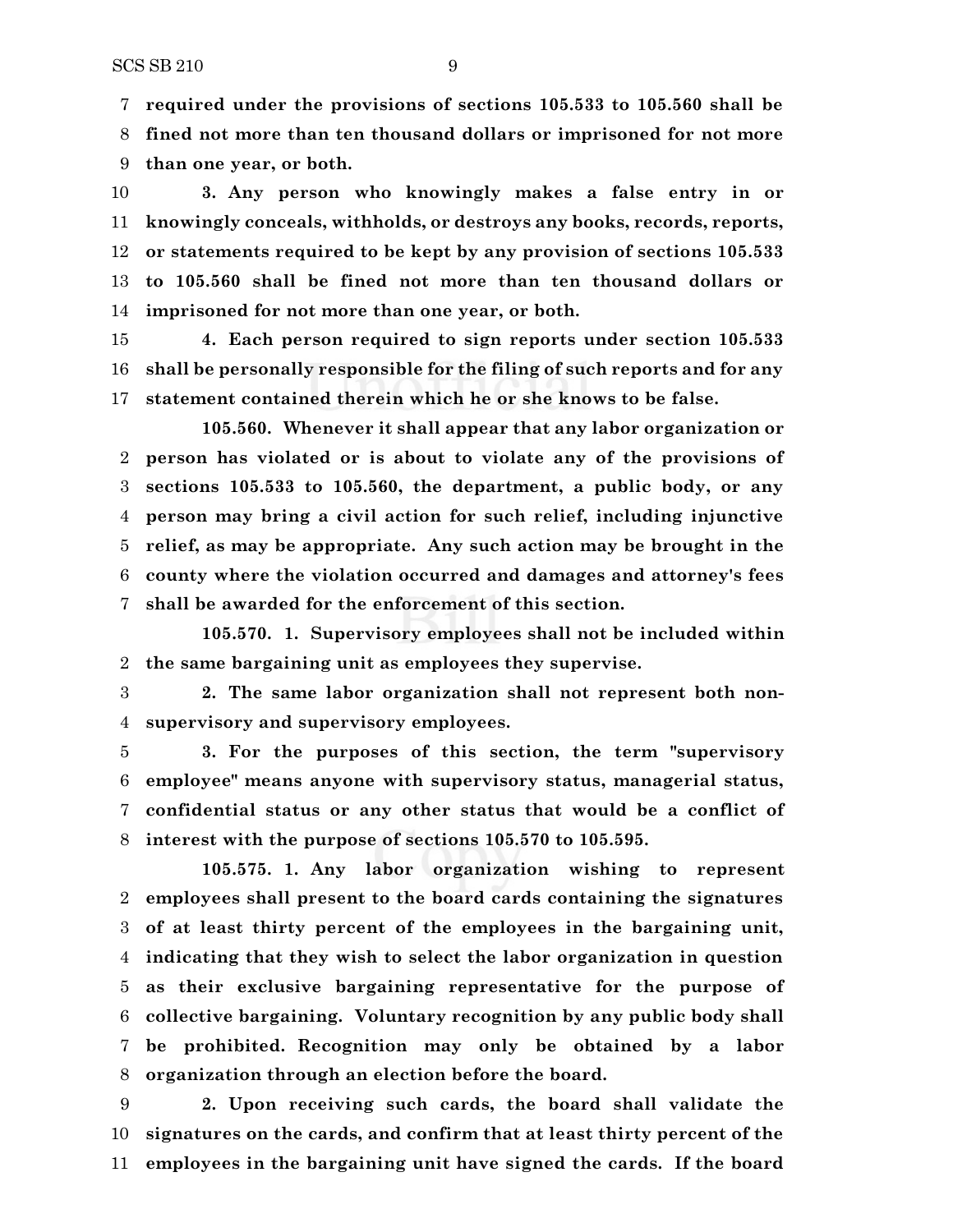**determines that at least thirty percent of the employees in the bargaining unit have signed valid cards, the board shall consult with the public body and the representative of the labor organization that has presented the cards, and together they shall select a mutually agreeable date for a secret ballot election to take place. The election shall be held at the public body's place of business, and shall be set for a date falling no less than four and no more than eight weeks after the day upon which the board determines the bargaining unit for election and has resolved any other bargaining unit issues.**

 **3. Once an election date has been set, the public body shall issue a notice informing all eligible voters of the date, time, and place of the election. Such notice shall be distributed to all employees and shall be posted within the public body's place of business.**

 **4. All employees shall have the right to freely express their opinions about whether or not the labor organization should be selected as the exclusive bargaining representative of the employees in the bargaining unit. However, no employee and no representative of the labor organization shall attempt to threaten, intimidate, coerce, or otherwise restrain any eligible voter in the free exercise of his or her individual choice to support or oppose the selection of the labor organization in question as the exclusive bargaining representative of the employees in the bargaining unit.**

 **5. Elections shall be conducted by secret ballot, using such procedures as the board shall determine are appropriate for ensuring the privacy and security of each employee's vote. Once the poll is closed, the board shall oversee the counting of the ballots. One representative of the public body's management team and one representative of the labor organization shall have the right to be present during the counting of the ballots.**

 **6. The ballots shall read "Do you wish to select (labor organization) as the exclusive bargaining representative for (description of bargaining unit) employed within (description of public body)?" The ballot shall include check boxes for marking "yes" or "no" in response to this question.**

 **7. In the event that more than one labor organization seeks to represent employees in the unit, and in the event both labor organizations have obtained signatures from at least thirty percent of**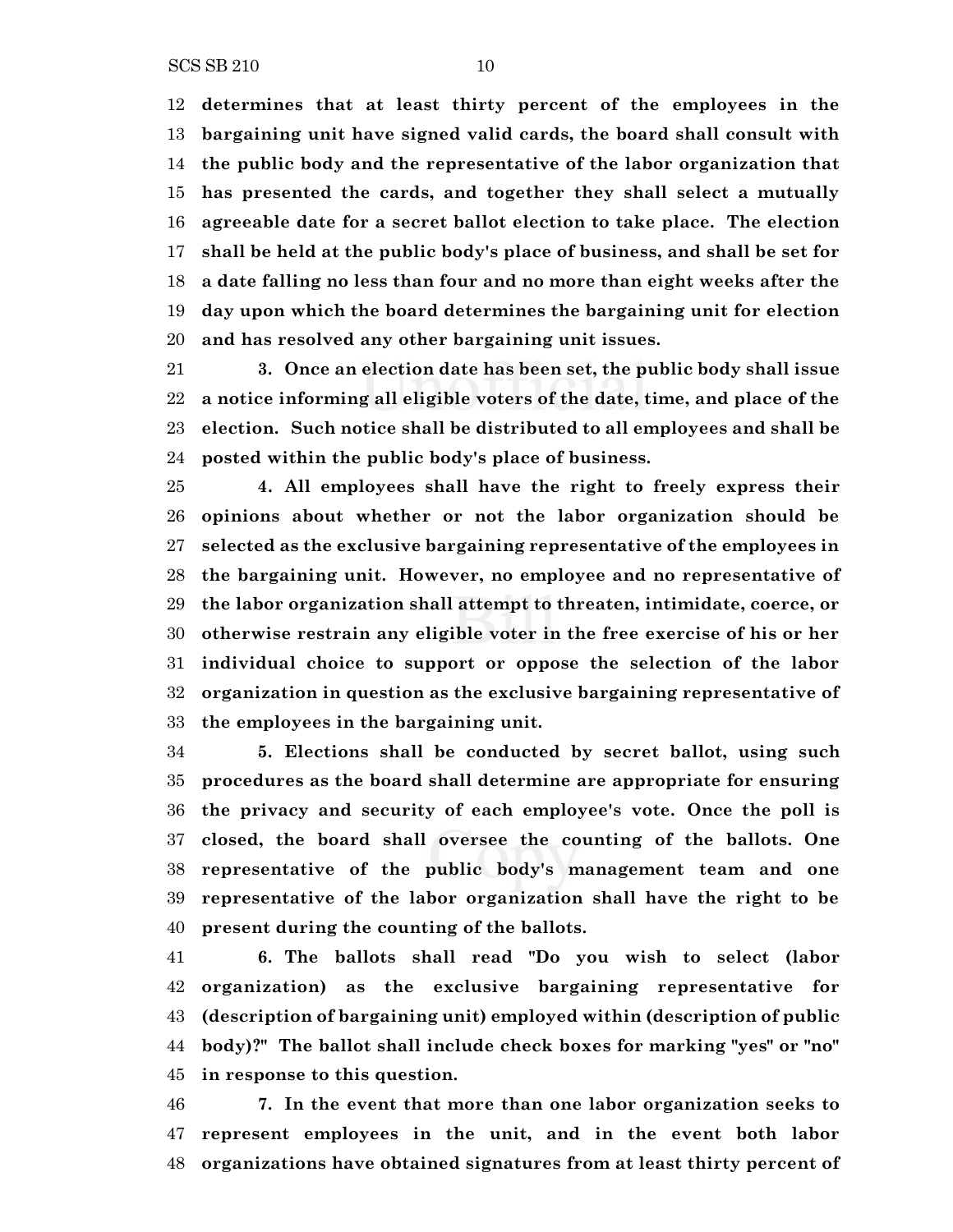**the employees in the unit stating that they wish to designate the labor organization as their exclusive bargaining representative, then the ballot shall read "Do you wish to select (labor organization A), (labor organization B), or no labor organization as the exclusive bargaining representative for (description of bargaining unit) employed within the (description of public body)?" The ballot shall then include check boxes for marking "I wish to select (labor organization A) as my exclusive bargaining representative," "I wish to select (labor organization B) as my exclusive bargaining representative," and "I do not wish to select any labor organization as my exclusive bargaining representative."**

 **8. Any labor organization receiving the votes of more than fifty percent of all employees in the bargaining unit shall be designated and recognized by the public body as the exclusive bargaining representative for all employees in the bargaining unit.**

 **9. Employees within the bargaining unit shall have the right to seek to decertify the labor organization as their exclusive bargaining representative at any time. If any employee within the bargaining unit presents to the board cards bearing the signatures of at least thirty percent of the employees within the bargaining unit stating that those employees no longer wish to be represented by the labor organization in question, the board shall first validate the signatures on the cards.**

 **10. If the board confirms that at least thirty percent of the employees in the bargaining unit have signed decertification cards, the board shall consult with the public body and the designated representative of the labor organization to select a date for a decertification election. Such election shall take place at least four weeks, but no later than six weeks, after the board receives the decertification cards. Notice of such election shall be distributed to all employees within the bargaining unit and posted within the public body's place of business.**

 **11. If more than fifty percent of the employees in the bargaining unit cast votes to terminate the labor organization's representation of the employees in the bargaining unit, the labor organization shall immediately cease to represent the employees in the bargaining unit. 12. Labor organizations shall be recertified every two years. To meet the biennial recertification requirement, continuation of the labor organization's status as the exclusive representative shall be favored**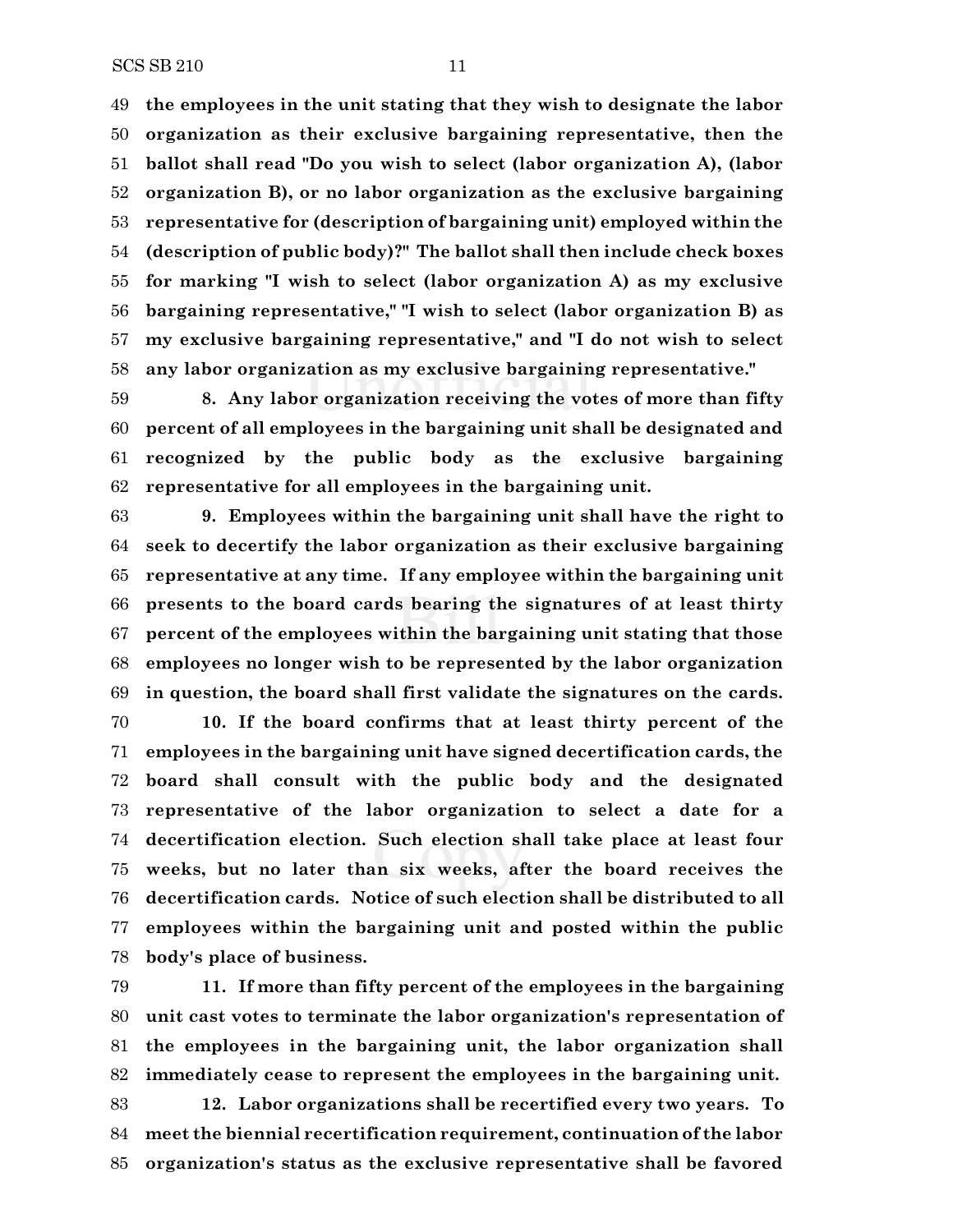**beginning on the anniversary of initial certification.**

 **13. In the event of the decertification of the exclusive bargaining representative of the employees in any bargaining unit or failure to recertify a labor organization, all terms and conditions of employment existing at the time of decertification or failure to recertify shall remain in place until such time as those terms or conditions of employment are altered by the public body.**

 **14. No more than one election shall take place in any bargaining unit within the same twelve-month period. Once an election takes place, the board shall not accept cards from labor organizations or employees within the bargaining unit seeking another election for one full calendar year after the date of the election.**

 **15. The board shall assess and collect a fee from each labor organization participating in an election conducted under this section for the purpose of paying for such election as follows:**

 **(1) For a bargaining unit of one to one hundred members, a fee of two hundred dollars;**

 **(2) For a bargaining unit of one hundred one to two hundred fifty members, a fee of three hundred fifty dollars;**

 **(3) For a bargaining unit of two hundred fifty-one to five hundred members, a fee of five hundred dollars;**

 **(4) For a bargaining unit of five hundred one to one thousand members, a fee of seven hundred fifty dollars;**

 **(5) For a bargaining unit of one thousand one to three thousand members, a fee of one thousand five hundred dollars;**

 **(6) For a bargaining unit of more than three thousand members, a fee of two thousand dollars.**

**105.580. 1. Within eight weeks after a labor organization is certified as the exclusive bargaining representative for the employees in a bargaining unit as set out in section 105.575, representatives of the public body, designated by the public body, and representatives of the labor organization, selected by the labor organization, shall meet and begin bargaining for an agreement covering the wages, benefits, and other terms and conditions of employment for the employees within the**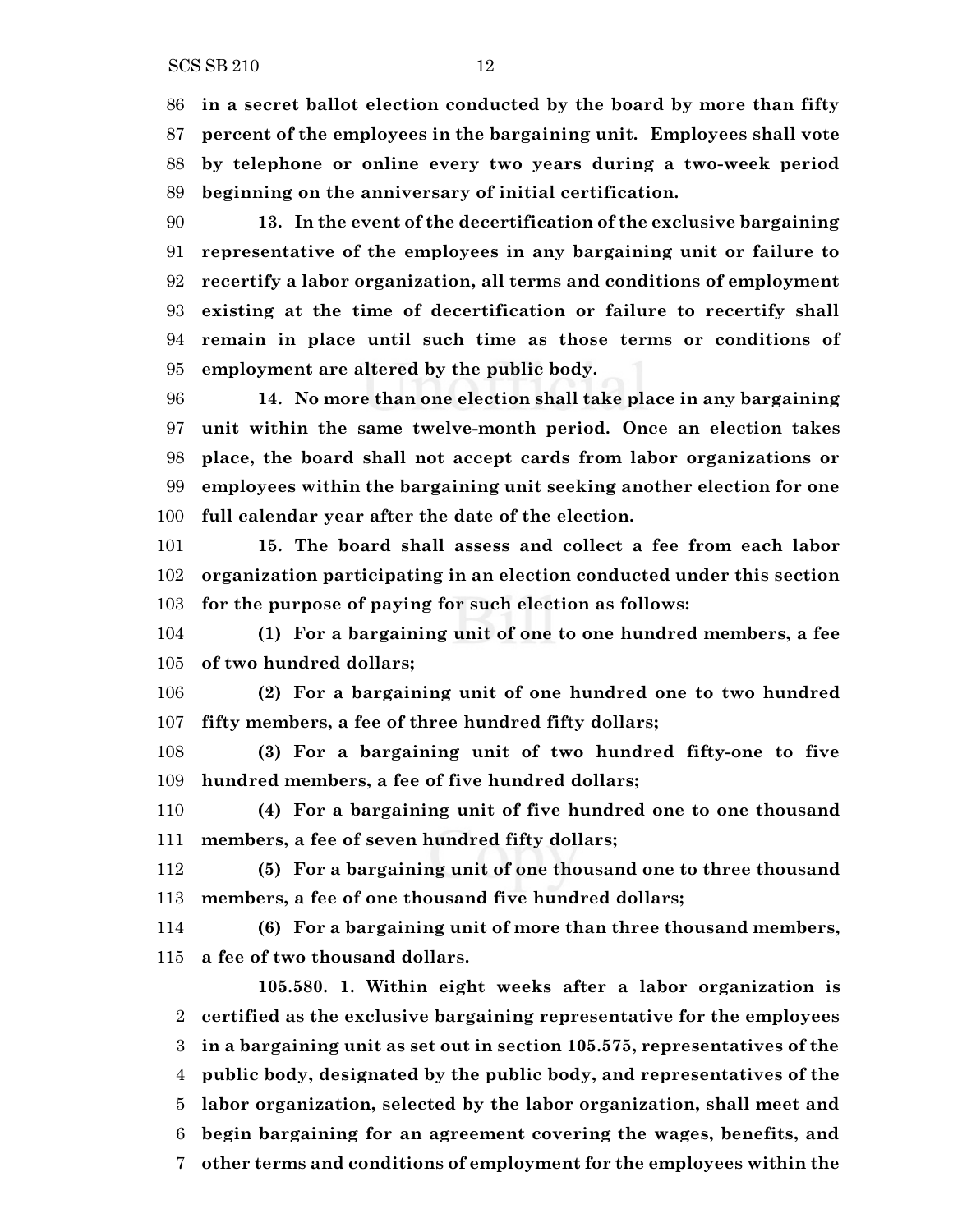**bargaining unit.**

 **2. No labor organization may refuse to meet with designated representatives of any public body or engage in conduct intended to cause the removal or replacement of any designated representative by the public body.**

 **3. The labor organization and the public body shall engage in bargaining with each other's designated representatives, but neither side shall be required to offer any particular concession or withdraw any particular proposal.**

 **4. The public body shall not pay any labor organization representative or employee for time spent participating in collective bargaining or preparing for collective bargaining on behalf of a labor organization, except to the extent the person in question is an employee of the public body and elects to use accrued paid time off to cover the time so spent.**

 **5. Before any proposed agreement or memorandum of understanding is presented to a public body, the labor organization, as a condition of its presentation, shall establish that it has been ratified by a majority of its members. The public body may approve the entire agreement or any part thereof. If the public body rejects any portion of the agreement, the public body may return any rejected portion of the agreement to the parties for further bargaining, or the public body may adopt a replacement provision of its own design, or the public body may state that no provision covering the topic in question shall be adopted. Any tentative agreement reached between the parties' representatives shall not be binding on the public body or labor organization.**

 **6. A public body and a labor organization shall not be subject to binding mediation, binding interest arbitration, or interest arbitration in the event the parties are unable to reach an agreement.**

 **7. After the first agreement between the public body and the labor organization is adopted, bargaining for renewal agreements shall take place annually. Such bargaining shall be completed by July thirty- first of each calendar year. The parties may elect to bargain non- economic terms for longer periods but all economic provisions of the agreement shall be adopted on an annual basis only.**

**8. The term of any labor agreement, provision of a labor**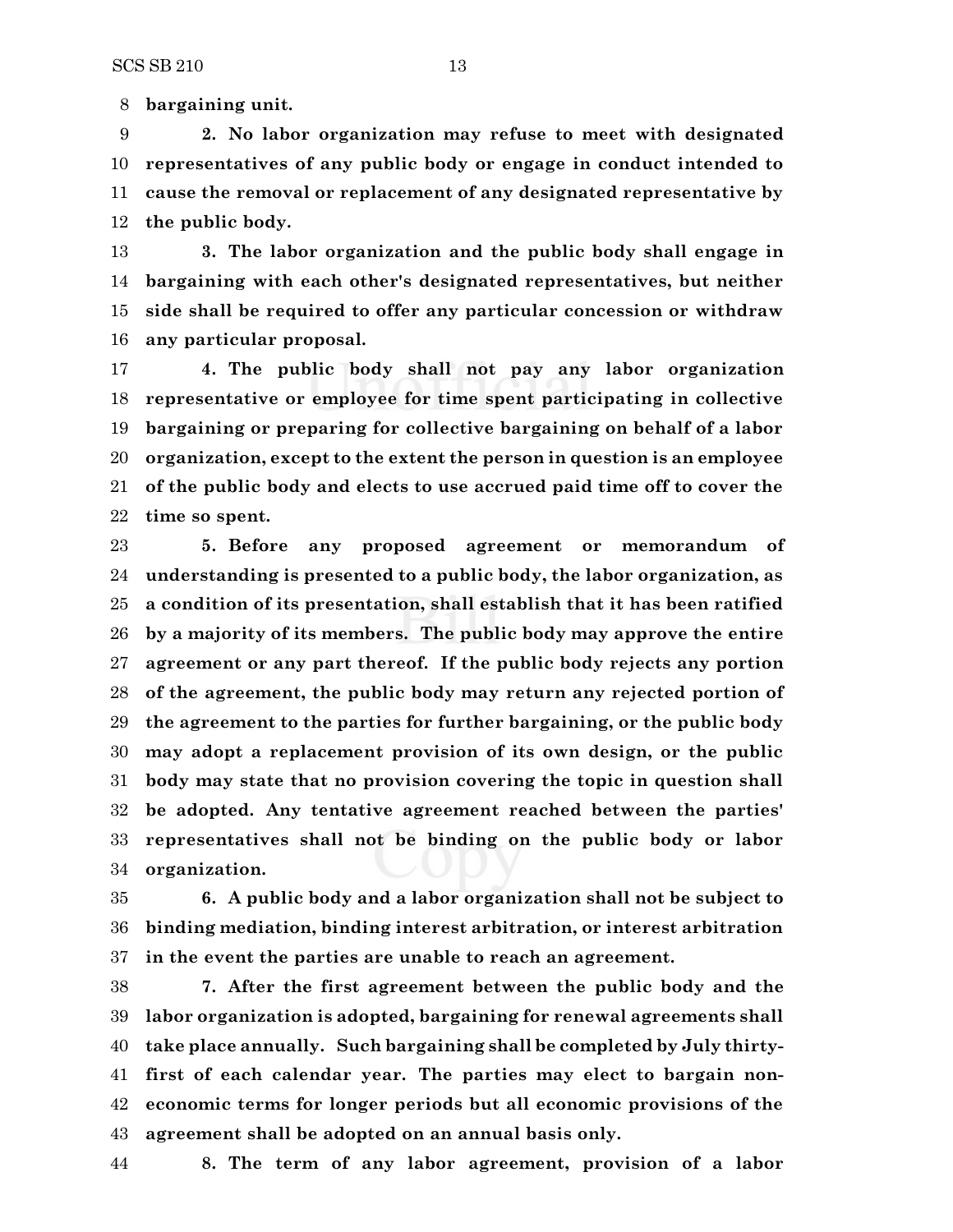SCS SB 210 14

 **effective date of sections 105.515 to 105.595 shall not exceed a period of two years. Any modification, extension, renewal, or any change whatsoever to a labor agreement in effect as of the effective date of sections 105.515 to 105.595 shall be continued as a new labor agreement for purposes of this section.**

**105.583. 1. A meeting concerning a labor agreement between a public body or its agent and an exclusive bargaining representative or its agent shall be considered a "public meeting" as that term is defined in section 610.010 and shall not be closed pursuant to section 610.021. The provisions of this subsection apply whether or not such meeting is conducted under sections 105.500 to 105.530.**

 **2. Any document presented by a public body during a meeting concerning a labor agreement, or that the public body receives from an exclusive bargaining representative, shall be considered a "public record" as that term is defined in section 610.010 and shall not be closed pursuant to section 610.021.**

 **3. This section shall not apply to any part of a meeting during which a public body or its agent is planning or adopting the strategy or position to be taken during the course of a collective bargaining session.**

**105.585. Labor agreements negotiated between a public body and labor organization may cover wages, benefits, and all other terms and conditions of employment for employees within the bargaining unit, and shall be subject to the following limitations:**

 **(1) Every labor agreement shall include a provision reserving to the public body the right to hire, promote, assign, direct, transfer, schedule, discipline, and discharge employees. Every labor agreement shall also include a provision reserving to management the right to make, amend, and rescind reasonable work rules and standard operating procedures;**

 **(2) Every labor agreement shall expressly prohibit all strikes and picketing of any kind. A strike shall include any refusal to perform services, walkout, sick-out, sit-in, or any other form of interference with the operations of any public body. Every labor agreement shall include a provision acknowledging that any employee who engages in any strike or concerted refusal to work, or who pickets over any**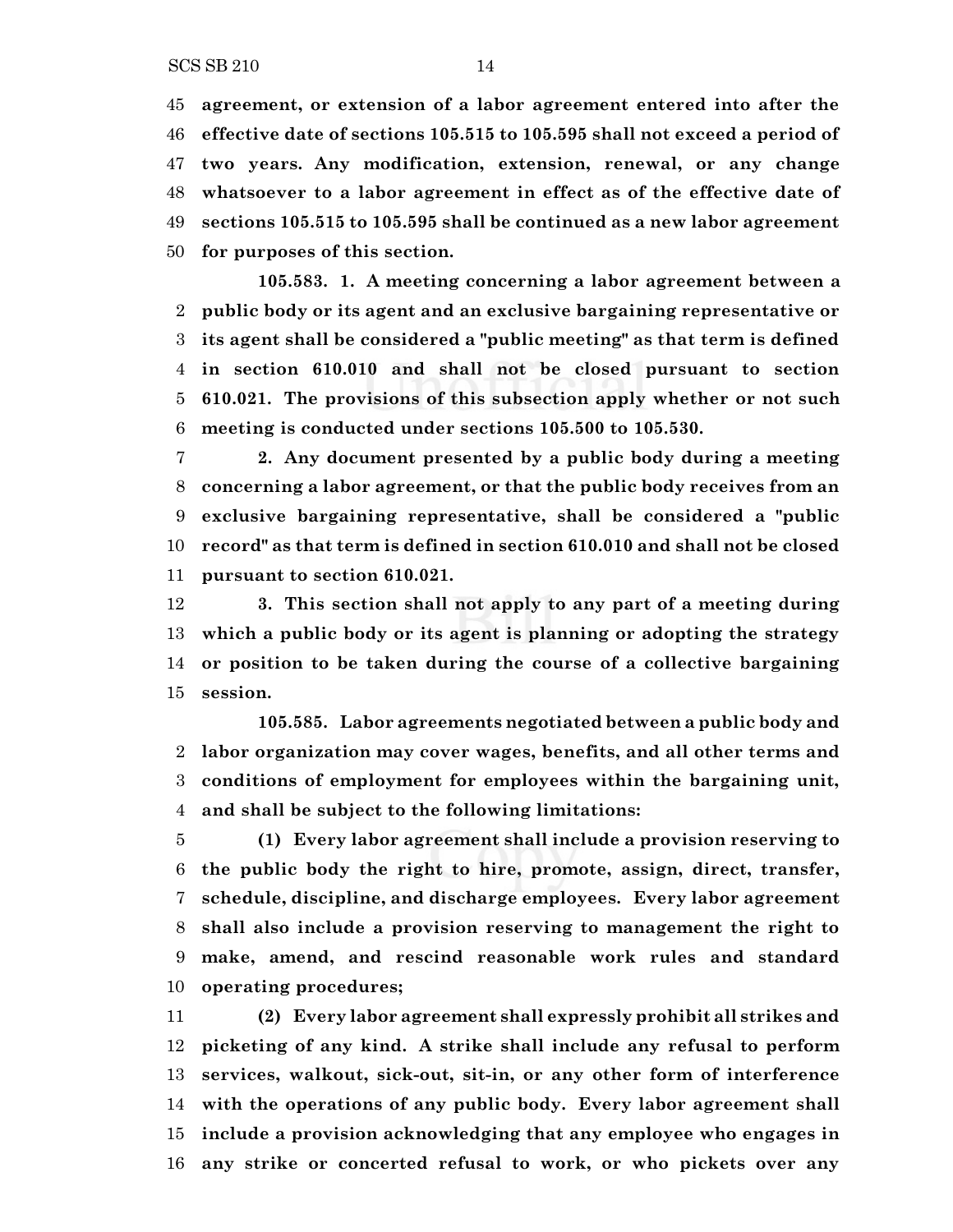**personnel matter, shall be subject to immediate termination of employment;**

 **(3) Every labor agreement shall include a provision extending the duty of fair representation by the labor organization to employees in any bargaining unit;**

 **(4) Every labor agreement shall expressly prohibit labor organization representatives and employees from accepting paid time by a public body for the purposes of conducting labor organization- related business, including, but not limited to, grievance handling, negotiations, meetings, meet and confer sessions, time off to attend labor organization meetings, or any other labor organization-related activity;**

 **(5) Every labor agreement shall inform employees their right to refrain from engaging in and supporting labor organization activity as well as their right to oppose labor organization activity;**

 **(6) Every labor agreement shall include a provision stating that in the event of a budget shortfall, the public body shall have the right to require the modification of the economic terms of any labor agreement. Every labor agreement shall also state that if the public body deems it necessary to modify the economic terms of any labor agreement, the public body shall so notify the relevant labor organization, and shall provide a period of thirty days during which the public body and the labor organization shall bargain over any necessary adjustments to the economic terms of the agreement, and if, at the end of the thirty-day period, the parties have been unable to agree upon modifications that meet the public body's requirements, the public body shall have the right to make necessary adjustments on its own authority.**

**105.590. The secretary or corresponding principal officer of each labor organization shall forward a complete copy of each agreement made by such labor organization with any public body to any employee who requests such a copy and whose rights as such employee are directly affected by such agreement.**

**105.595. Whenever it shall appear that any labor organization or representative of any labor organization has violated or is about to violate any of the provisions of sections 105.515 to 105.595, the department, a public body, or any citizen of the state of Missouri may**